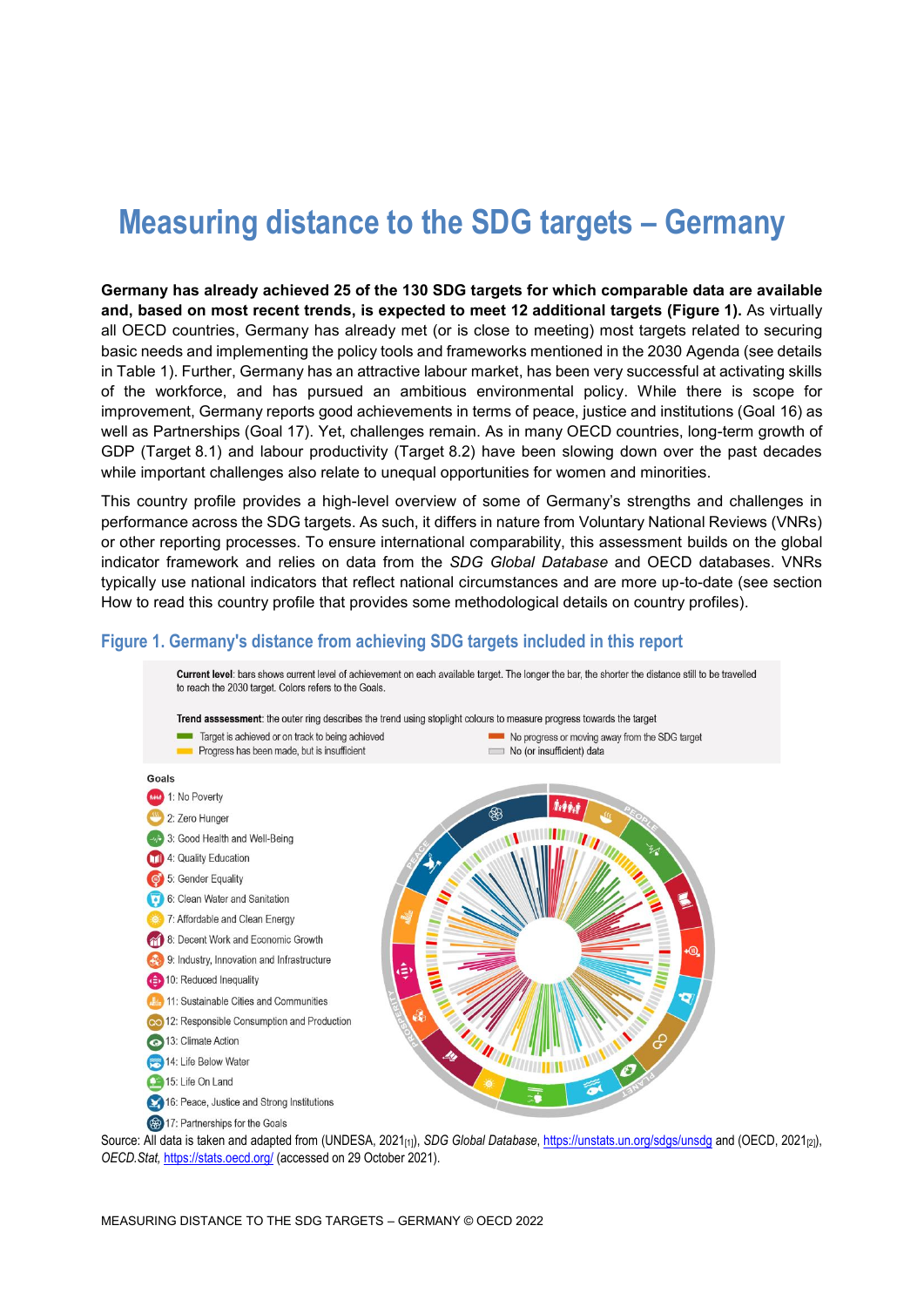# **Main strengths**

**Germany has pursued an ambitious and comprehensive environmental policy**. Germany is a leader on waste management, topping the OECD league on recycling (Targets 11.6 and 12.5) while the per capita consumption of materials decreased despite economic growth (Targets 8.4 and 12.2). Germany is also well below the OECD average on waste from food services and retails but close to the OECD average when it comes to household's food wastes. When it comes to the protection of biodiversity, protected areas cover 38% of the terrestrial area and 45% of the territorial sea, well beyond the 2020 Aichi Biodiversity Targets. Yet, more than 20% of freshwater, terrestrial, mountain and marine areas that are considered as key for biodiversity are not protected (Targets 14.5, 15.1, 15.4). As many other OECD countries, Germany has implemented some of the policy instruments listed under the Planet category, including on Targets 14.6 on harmful subsidies to fisheries, 15.6 on benefits from genetic resources and 15.8 on invasive alien species. While the loss of biodiversity is a global concern, the conservation status of major species in Germany is better than in most OECD countries (Target 15.5).

**Germany has an attractive labour market and has been very successful at activating skills of the workforce.** Average hourly earnings are high and the unemployment rate is less than half the OECD average (Target 8.5). Germany has one of the most comprehensive social protection system (Target 1.3). While there is still scope for improvement, progress has been made in reducing the impact of socioeconomic background on education outcomes (Target 4.5), as shown by better education outcomes (Target 4.1) and a steep rise in childcare enrolment (Target 4.2) show. Functional skills in numeracy and literacy (Target 4.6) as well as digital skills (Target 4.4) of German adults are above the OECD average, but fall short of leading countries. The vocational education and training (VET) system ensures the integration of young people in the labour market and most German youth are either in employment, education or in training (Target 8.6). Participation in life-long learning is also ahead of the OECD average but could be further enhanced (Target 4.3). High employment also benefit from the strength of some economic sectors. The share of manufacturing value added in GDP is large, at 17% in 2020, 3% above the OECD average (Target 9.2). Germany also has high researchers per capita and a high share of R&D expenditure in GDP in 2019 (Target 9.5).

**While there is scope for improvement, Germany reports good achievements on both peace, justice and institutions (Goal 16) and partnerships (Goal 17)**. It is ahead of the OECD average on most indicators underpinning Targets 16.1 and 16.2 on violence (with the exception of the share of the population who experienced physical violence in the previous 12 months), and on citizens' confidence in the judicial system (Target 16.6), which is 15 percentage points higher than the OECD average. Yet, on the rule of law (Target 16.3) and on inclusivity of decision making (Target 16.7), available measures provide a more nuanced picture, with Germany being close to the OECD average on most indicators. On Partnerships (Goal 17), Germany shows strong achievements in foreign trade with developing countries and market openness (Targets 17.10 and 17.12). Germany is also one of the few OECD countries exceeding the target on Official Development Assistance, with 0.74% of its GNI going to ODA (Target 17.2). While there is scope for improvements when it comes to aligning ODA to partner countries' priorities and to country-owned results frameworks (Target 17.15), Germany is still ahead of the OECD average.

## **Main challenges**

**Although health status remains high, behavioural risk factors are a challenge to people's health.**  Germany has the oldest social health insurance system in the world and access to health care is good. Very few households reports high out-of-pocket health expenditures (Target 3.8). Still, non-medical determinants of health such as poor diets, smoking and alcohol consumption are major drivers of morbidity and mortality. Adult smoking (Target 3.a) is above the OECD average and, while smoking rates have been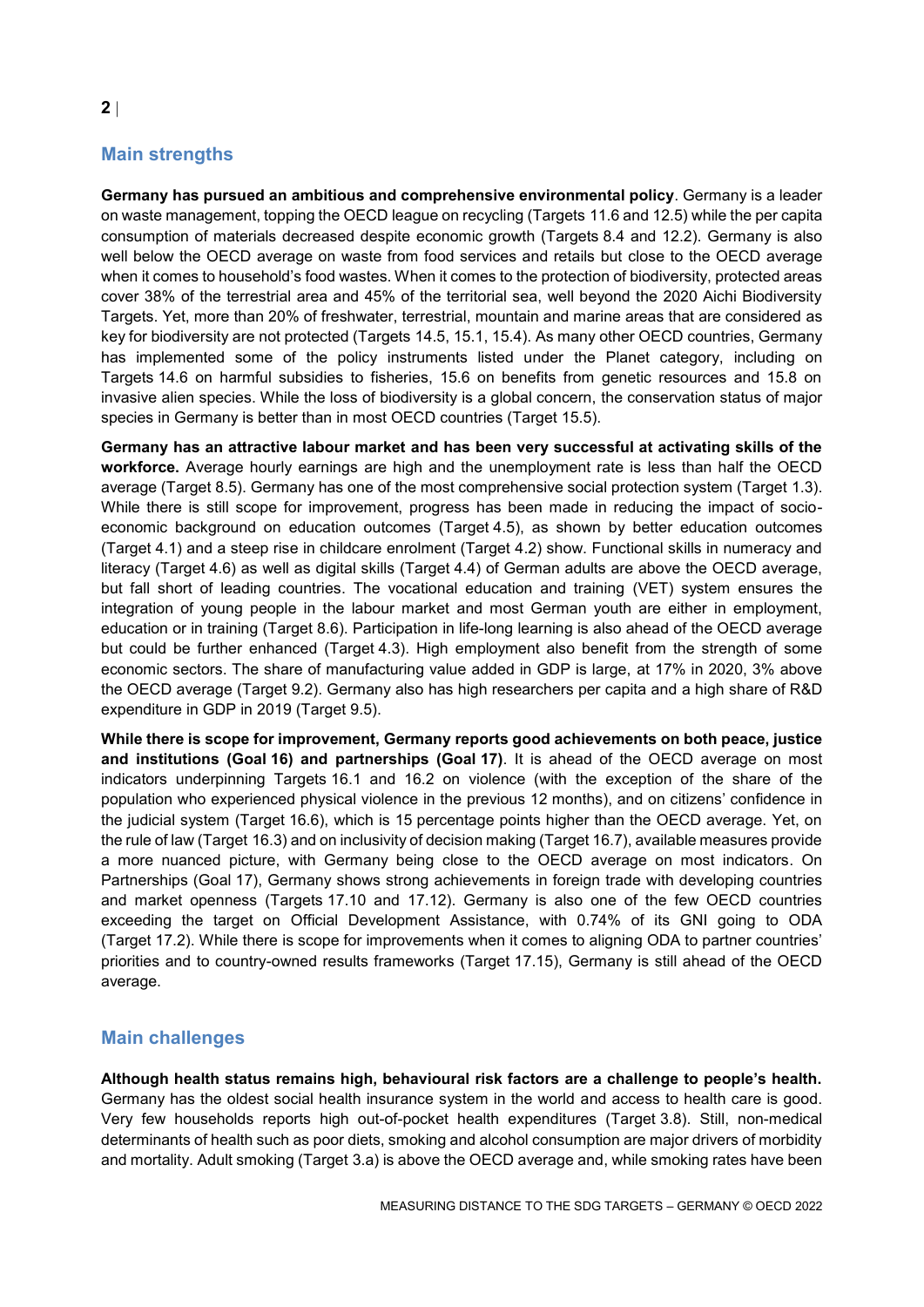declining, the growing popularity of e-cigarettes, particularly among young people, is a cause for concern (Target 3.a). In addition, around one quarter of the population is obese (Target 2.2) and alcohol intake (Target 3.5) is well above the OECD average.

**Tackling unequal opportunities for minorities and women requires further efforts.** Germany still lacks a comprehensive legal framework to end discrimination against women (Target 5.1). While it achieves the highest score in the "employment and economic benefits" and "marriage and family" categories, there is scope for improvement on the "overarching legal frameworks and public life" and "violence against women". Women remain underrepresented in decision-making positions in both the political and economic sphere (Target 5.5). Germany is one of the few OECD countries that even experienced a significant setback, with the share of women among members of parliament falling by more than 5 percentage and reverting to the level that prevailed in 1998. In the private sphere, German women spend longer time in unpaid care and domestic work than men (Target 5.4) – but this gap is 35 minutes below the OECD average. Beyond gender, Germany only partially meets the requirements to facilitate orderly, safe, regular and responsible migration (Target 10.7). It also reports a low score on diversity of central government workforce and is thus far from meeting Target 16.7 on inclusive decision-making.

#### **Statistical gaps**

**Like in many other OECD countries, data availability remains a challenge when measuring distances to targets** (see the Overview chapter for details). For Germany, available data on the level of the different indicators allows covering 130 of the 169 targets. As shown in [Figure](#page-3-1) 2 below, indicator coverage is uneven across the 17 goals. Ten goals (mostly within the People, Planet and Prosperity categories) have most of their targets covered (the indicator coverage exceeds 80%), but coverage is lower for Goal 11 on cities, with only half of its targets covered. Data gaps become starker when focusing on performance indicators, excluding those providing contextual information. In this case, coverage exceeds 80% only for Goal 3 on health, Goal 4 on education and Goal 10 on inequalities. Moreover, for seven goals, mostly within Planet category (Goals 12, 13, 14 and 15) but also in Goals 5 on gender equality, 11 on cities and 17 on partnerships, data are lacking to monitor progress over time for more than two in three targets.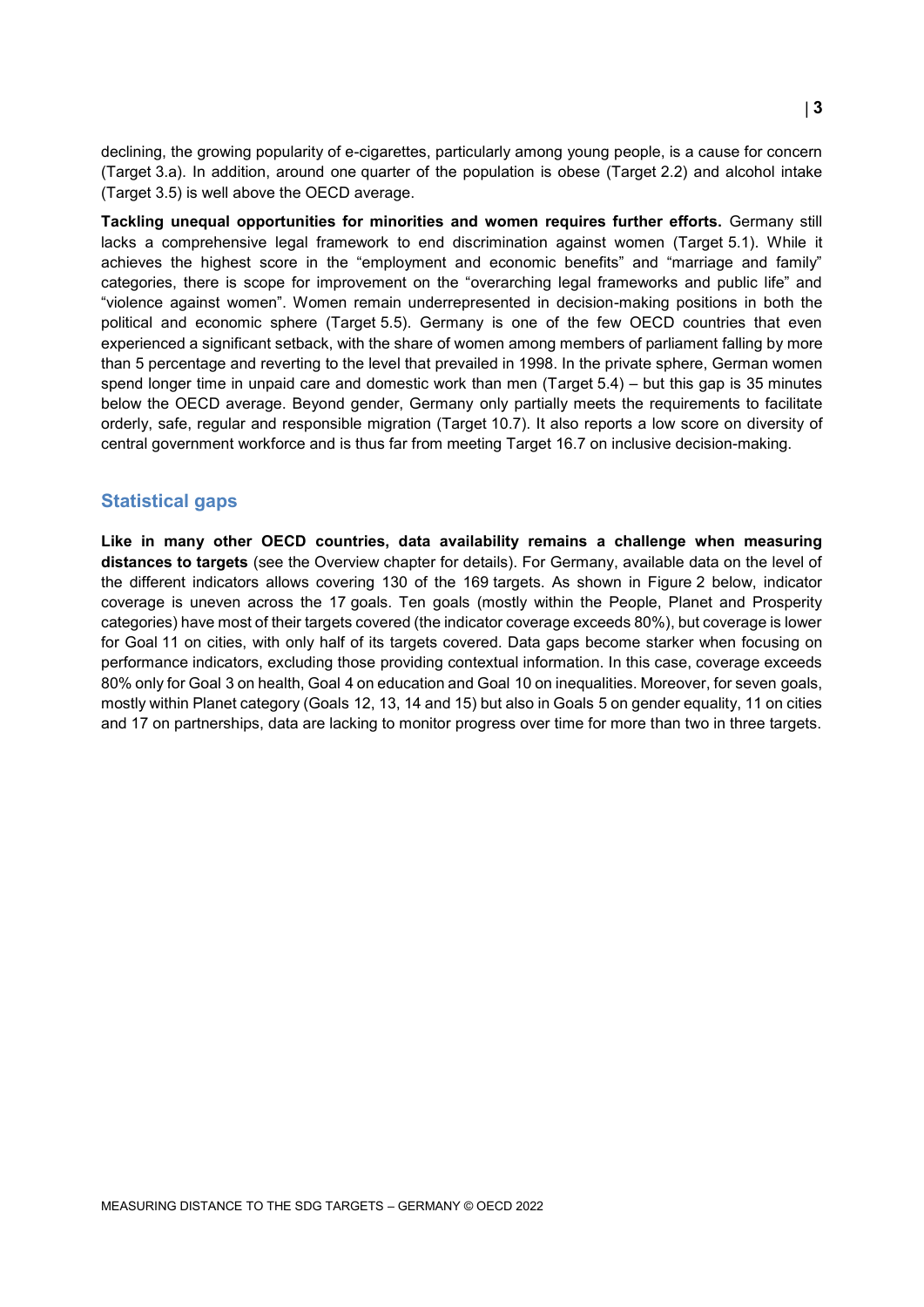

#### <span id="page-3-1"></span>**Figure 2. Germany's share of the 2030 Agenda's targets covered by at least one indicator, by goal**

Note: The figure represents Germany's share of targets covered by at least one indicator for each SDG. Numbers from 1 to 17 stand for the goals: 1 No poverty, 2 Zero hunger, 3 Good health and well-being, 4 Quality education, 5 Gender equality, 6 Clean water and sanitation, 7 Affordable and clean energy, 8 Decent work and economic growth, 9 Industry, innovation and infrastructure, 10 Reduced inequalities, 11 Sustainable cities and communities, 12 Responsible consumption and production, 13 Climate action, 14 Life below water, 15 Life on land, 16 Peace, justice and strong institutions and 17 Partnerships for the goals. These goals are grouped under five broad themes (the "5Ps"): People, Planet, Prosperity, Peace and Partnership. Beyond data availability, other statistical gaps such as timeliness or granularity also need to be considered. For instance, given the lag in available data, the effects of the pandemic on current distance and trajectories may not be reflected in the estimates.

Source: All data is taken and adapted from (UNDESA, 2021<sub>[1]</sub>), *SDG Global Database*[, https://unstats.un.org/sdgs/unsdg](https://unstats.un.org/sdgs/unsdg) and (OECD, 2021<sub>[2]</sub>), *OECD.Stat,* <https://stats.oecd.org/> (accessed on 29 October 2021).

## **Detailed information**

While some SDG Targets are, on average, close to being met, performance is very uneven across the 17 Goals of the 2030 Agenda for Sustainable Development. [Table](#page-3-0) 1 presents an overview of Germany's progress towards targets based on available data for each of the 17 Goals. It shows that distances to Targets and trends over time differ significantly even when considering a specific goal.

| Goal           | Target           | Short Label                   | Distance to   | <b>Trend Assessment</b>                             | OECD            | <b>OECD Trend</b>                                   |
|----------------|------------------|-------------------------------|---------------|-----------------------------------------------------|-----------------|-----------------------------------------------------|
|                |                  |                               | Target (s.u.) |                                                     | Average         | Assessment                                          |
|                |                  |                               |               |                                                     | distance (s.u.) |                                                     |
|                | 1.1              | Extreme poverty               | 0.00          | Target is achieved or on<br>track to being achieved | 0.00            | Target is achieved or on<br>track to being achieved |
|                | 1.2              | Poverty in all its dimensions | 0.98          | No progress or moving<br>away from the SDG target   | 1.41            | No progress or moving<br>away from the SDG target   |
|                | 1.3              | Social protection coverage    | 0.11          | Target is achieved or on<br>track to being achieved | 0.80            | No progress or moving<br>away from the SDG target   |
|                | 1.4              | Access to basic services      | 0.00          | Target is achieved or on<br>track to being achieved | 0.00            | Target is achieved or on<br>track to being achieved |
|                | 1.5              | Resilience to shocks          | 0.56          | n.a.                                                | 1.00            | n.a.                                                |
| 2              | 2.1              | Hunger                        | 0.02          | Target is achieved or on<br>track to being achieved | 0.28            | No progress or moving<br>away from the SDG target   |
| $\mathfrak{p}$ | $2.2\phantom{0}$ | Malnutrition                  | 2.31          | No progress or moving                               | 2.46            | No progress or moving                               |

#### <span id="page-3-0"></span>**Table 1. Germany distances to targets and recent trends**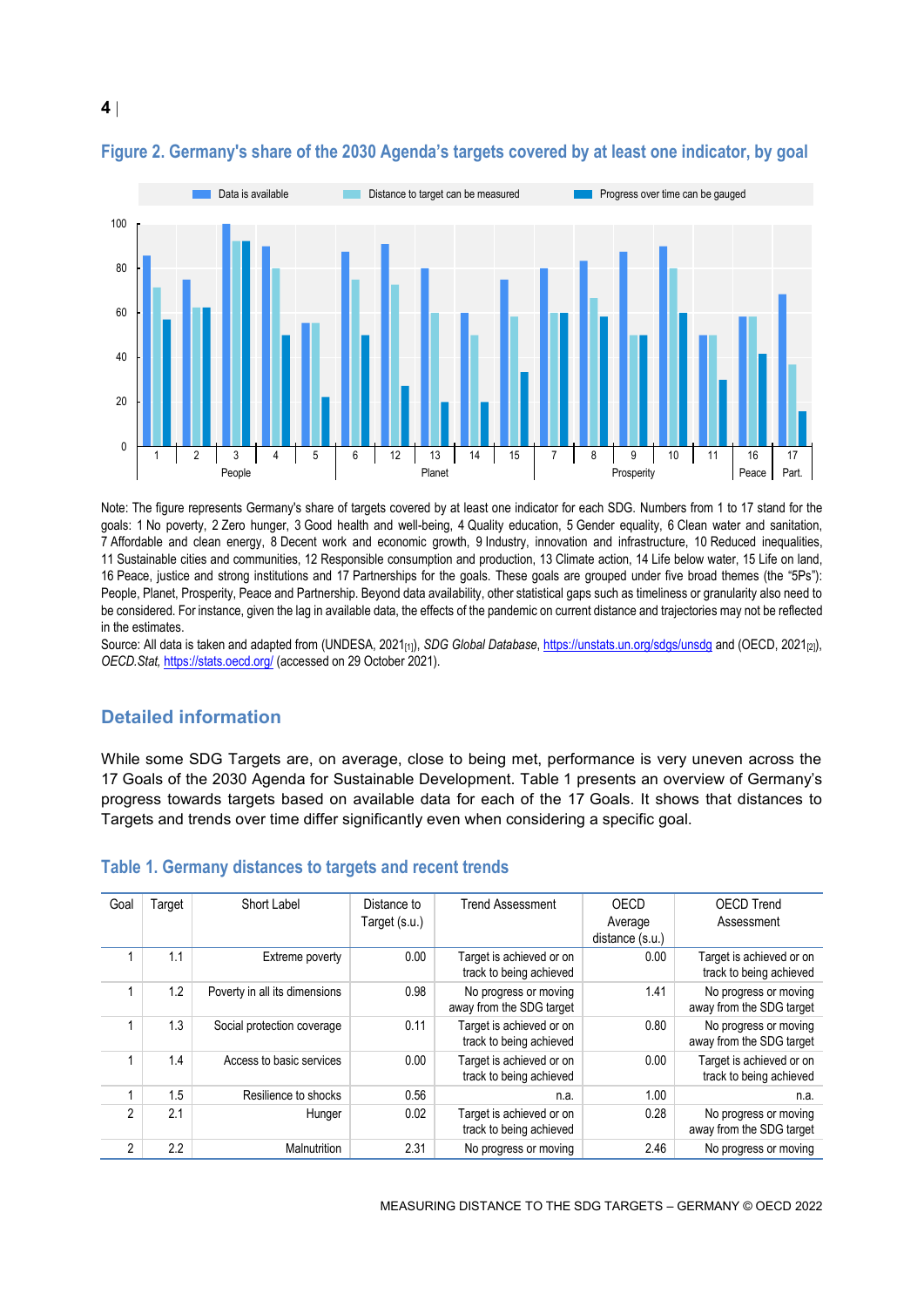| Goal           | Target | Short Label                           | Distance to   | <b>Trend Assessment</b>                                              | OECD            | <b>OECD Trend</b>                                                    |
|----------------|--------|---------------------------------------|---------------|----------------------------------------------------------------------|-----------------|----------------------------------------------------------------------|
|                |        |                                       | Target (s.u.) |                                                                      | Average         | Assessment                                                           |
|                |        |                                       |               |                                                                      | distance (s.u.) |                                                                      |
|                |        |                                       |               | away from the SDG target                                             |                 | away from the SDG target                                             |
| $\overline{2}$ | 2.4    | Sustainable production                | 1.29          | Progress has been made,<br>but is insufficient to meet<br>the target | 1.34            | No progress or moving<br>away from the SDG target                    |
| $\overline{2}$ | 2.5    | Diversity of seeds and<br>livestocks* | 4.20          | No progress or moving<br>away from the SDG target                    | 3.59            | No progress or moving<br>away from the SDG target                    |
| $\overline{2}$ | 2.c    | Food prices anomalies                 | 0.00          | Target is achieved or on<br>track to being achieved                  | 0.00            | Target is achieved or on<br>track to being achieved                  |
| 3              | 3.1    | Maternal mortality                    | 0.00          | Target is achieved or on<br>track to being achieved                  | 0.00            | Target is achieved or on<br>track to being achieved                  |
| 3              | 3.2    | Death of newborns and<br>children     | 0.00          | Target is achieved or on<br>track to being achieved                  | 0.00            | Target is achieved or on<br>track to being achieved                  |
| 3              | 3.3    | Communicable diseases                 | 0.13          | Progress has been made,<br>but is insufficient to meet<br>the target | 0.56            | Progress has been made,<br>but is insufficient to meet<br>the target |
| 3              | 3.4    | Premature mortality                   | 1.23          | Progress has been made,<br>but is insufficient to meet<br>the target | 1.26            | Progress has been made,<br>but is insufficient to meet<br>the target |
| 3              | 3.5    | Prevention of Substance<br>abuse      | 0.88          | Progress has been made,<br>but is insufficient to meet<br>the target | 0.63            | Progress has been made,<br>but is insufficient to meet<br>the target |
| 3              | 3.6    | Road traffic accidents*               | 0.19          | Progress has been made,<br>but is insufficient to meet<br>the target | 0.78            | Progress has been made,<br>but is insufficient to meet<br>the target |
| 3              | 3.7    | Access to sexual health-care          | 0.23          | Progress has been made,<br>but is insufficient to meet<br>the target | 0.58            | Progress has been made,<br>but is insufficient to meet<br>the target |
| 3              | 3.8    | Health coverage                       | 1.28          | Progress has been made,<br>but is insufficient to meet<br>the target | 1.79            | Progress has been made,<br>but is insufficient to meet<br>the target |
| 3              | 3.9    | Deaths and illness from<br>pollution  | 0.54          | No progress or moving<br>away from the SDG target                    | 0.55            | No progress or moving<br>away from the SDG target                    |
| 3              | 3.a    | Tobacco consumption                   | 3.10          | Progress has been made,<br>but is insufficient to meet<br>the target | 2.65            | Progress has been made,<br>but is insufficient to meet<br>the target |
| 3              | 3.b    | Vaccination                           | 0.52          | Target is achieved or on<br>track to being achieved                  | 0.37            | Target is achieved or on<br>track to being achieved                  |
| 3              | 3.d    | Health emergency<br>preparedness      | 0.63          | Target is achieved or on<br>track to being achieved                  | 1.19            | Target is achieved or on<br>track to being achieved                  |
| 4              | 4.1    | Primary and secondary<br>education    | 1.20          | No progress or moving<br>away from the SDG target                    | 1.17            | No progress or moving<br>away from the SDG target                    |
| 4              | 4.2    | Pre-primary education                 | 0.00          | Target is achieved or on<br>track to being achieved                  | 0.24            | Target is achieved or on<br>track to being achieved                  |
| 4              | 4.3    | Lifelong learning                     | 0.92          | Progress has been made,<br>but is insufficient to meet<br>the target | 1.25            | No progress or moving<br>away from the SDG target                    |
| 4              | 4.4    | Skills for employment                 | 1.15          | No progress or moving<br>away from the SDG target                    | 1.23            | No progress or moving<br>away from the SDG target                    |
| 4              | 4.5    | Disparities in education              | 1.60          | No progress or moving<br>away from the SDG target                    | 1.49            | No progress or moving<br>away from the SDG target                    |
| 4              | 4.6    | Adults' literacy and numeracy         | 1.27          | n.a.                                                                 | 1.57            | n.a.                                                                 |
| 4              | 4.7    | Skills for sustainable<br>development | 0.42          | n.a.                                                                 | 1.04            | n.a.                                                                 |
| 4              | 4.a    | <b>Education facilities</b>           | 0.00          | n.a.                                                                 | 0.05            | n.a.                                                                 |
| $\mathbf 5$    | 5.1    | Discrimination against<br>women       | 0.96          | n.a.                                                                 | 1.32            | n.a.                                                                 |

MEASURING DISTANCE TO THE SDG TARGETS – GERMANY © OECD 2022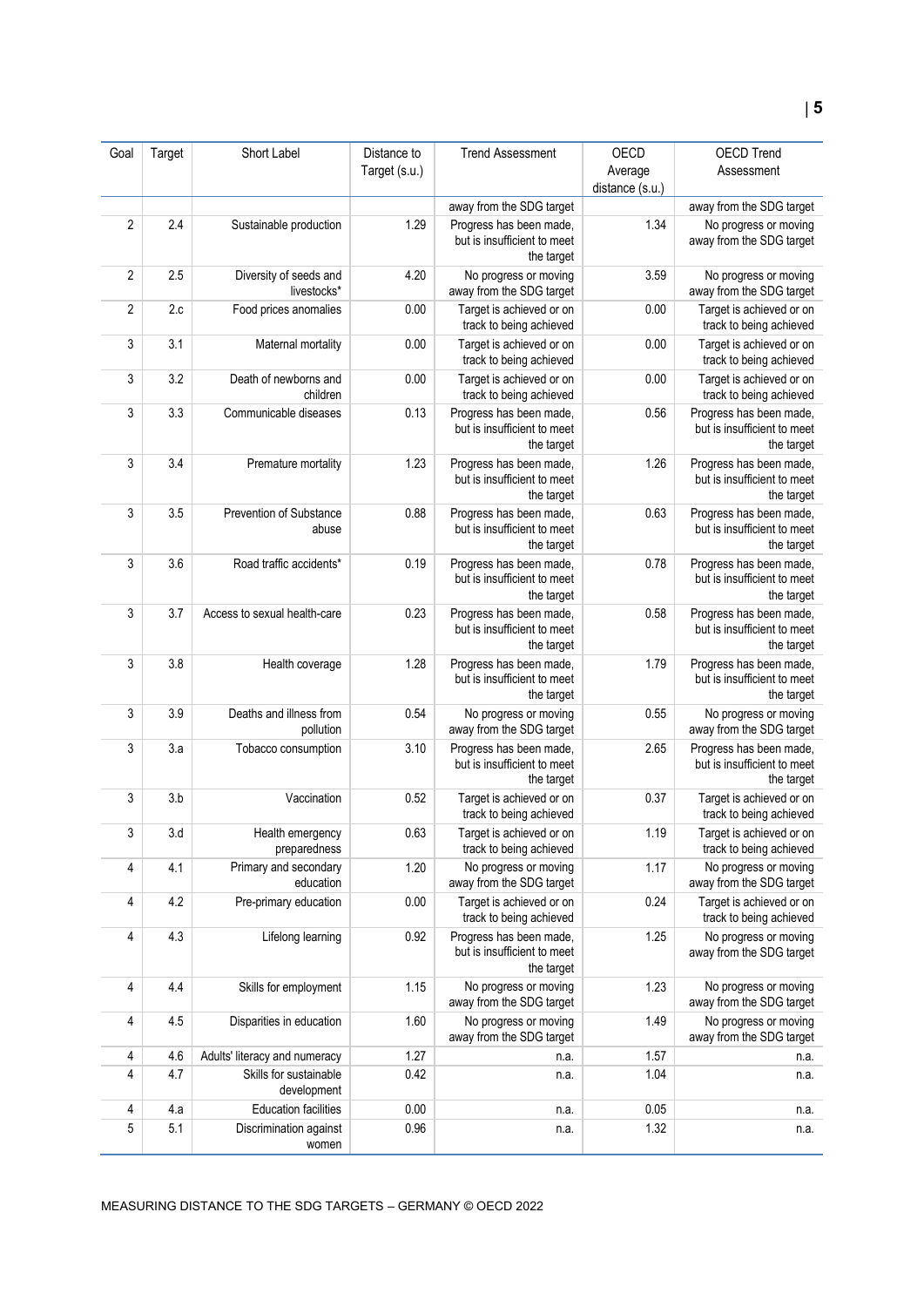| Goal           | Target | Short Label                      | Distance to   | <b>Trend Assessment</b>                                              | OECD                       | <b>OECD Trend</b>                                                    |
|----------------|--------|----------------------------------|---------------|----------------------------------------------------------------------|----------------------------|----------------------------------------------------------------------|
|                |        |                                  | Target (s.u.) |                                                                      | Average<br>distance (s.u.) | Assessment                                                           |
| 5              | 5.3    | Harmful practices                | 0.58          | n.a.                                                                 | 1.37                       | n.a.                                                                 |
| 5              | 5.4    | Unpaid care and domestic<br>work | 1.28          | n.a.                                                                 | 1.79                       | n.a.                                                                 |
| 5              | 5.5    | Women's participation            | 2.19          | No progress or moving<br>away from the SDG target                    | 1.89                       | Progress has been made,<br>but is insufficient to meet<br>the target |
| 5              | 5.b    | Women's empowerment              | 0.17          | Target is achieved or on<br>track to being achieved                  | 0.53                       | Target is achieved or on<br>track to being achieved                  |
| 6              | 6.1    | Access to drinking water         | 0.00          | Target is achieved or on<br>track to being achieved                  | 0.15                       | Target is achieved or on<br>track to being achieved                  |
| 6              | 6.2    | Waste water treatment            | 0.00          | Target is achieved or on<br>track to being achieved                  | 0.35                       | Progress has been made,<br>but is insufficient to meet<br>the target |
| 6              | 6.3    | Water quality                    | 1.00          | Target is achieved or on<br>track to being achieved                  | 0.68                       | Target is achieved or on<br>track to being achieved                  |
| 6              | 6.4    | Water-use efficiency             | 0.64          | Progress has been made,<br>but is insufficient to meet<br>the target | 0.54                       | Progress has been made,<br>but is insufficient to meet<br>the target |
| 6              | 6.5    | Water resources<br>management    | 0.31          | n.a.                                                                 | 0.98                       | n.a.                                                                 |
| 6              | 6.6    | Water-related ecosystems*        | 0.75          | n.a.                                                                 | 2.18                       | n.a.                                                                 |
| $\overline{7}$ | 7.1    | Access to energy                 | 0.00          | Target is achieved or on<br>track to being achieved                  | 0.00                       | Target is achieved or on<br>track to being achieved                  |
| $\overline{7}$ | 7.2    | Clean energy                     | 0.92          | Progress has been made,<br>but is insufficient to meet<br>the target | 0.62                       | Progress has been made,<br>but is insufficient to meet<br>the target |
| 7              | 7.3    | Energy efficiency                | 0.56          | Progress has been made,<br>but is insufficient to meet<br>the target | 0.98                       | Progress has been made,<br>but is insufficient to meet<br>the target |
| 8              | 8.1    | GDP growth                       | 2.00          | No progress or moving<br>away from the SDG target                    | 1.89                       | No progress or moving<br>away from the SDG target                    |
| 8              | 8.2    | Productivity                     | 2.38          | No progress or moving<br>away from the SDG target                    | 1.77                       | No progress or moving<br>away from the SDG target                    |
| 8              | 8.4    | Material footprint               | 0.23          | Progress has been made,<br>but is insufficient to meet<br>the target | 0.82                       | Progress has been made,<br>but is insufficient to meet<br>the target |
| 8              | 8.5    | Employment                       | 0.24          | Target is achieved or on<br>track to being achieved                  | 0.97                       | No progress or moving<br>away from the SDG target                    |
| 8              | 8.6    | <b>NEET</b>                      | 0.74          | Progress has been made,<br>but is insufficient to meet<br>the target | 1.69                       | No progress or moving<br>away from the SDG target                    |
| 8              | 8.8    | Labour rights                    | 0.51          | No progress or moving<br>away from the SDG target                    | 0.80                       | Progress has been made,<br>but is insufficient to meet<br>the target |
| 8              | 8.10   | Financial institutions           | 0.00          | Target is achieved or on<br>track to being achieved                  | 0.45                       | Target is achieved or on<br>track to being achieved                  |
| 8              | 8.b    | Strategy for youth<br>employment | 0.00          | n.a.                                                                 | 0.45                       | n.a.                                                                 |
| 9              | 9.2    | Sustainable industry             | 0.40          | Progress has been made,<br>but is insufficient to meet<br>the target | 0.95                       | No progress or moving<br>away from the SDG target                    |
| 9              | 9.4    | Environmental impact             | 0.55          | Progress has been made,<br>but is insufficient to meet<br>the target | 0.87                       | Progress has been made,<br>but is insufficient to meet<br>the target |
| 9              | 9.5    | Research and development         | 0.21          | Target is achieved or on<br>track to being achieved                  | 1.06                       | Progress has been made,<br>but is insufficient to meet<br>the target |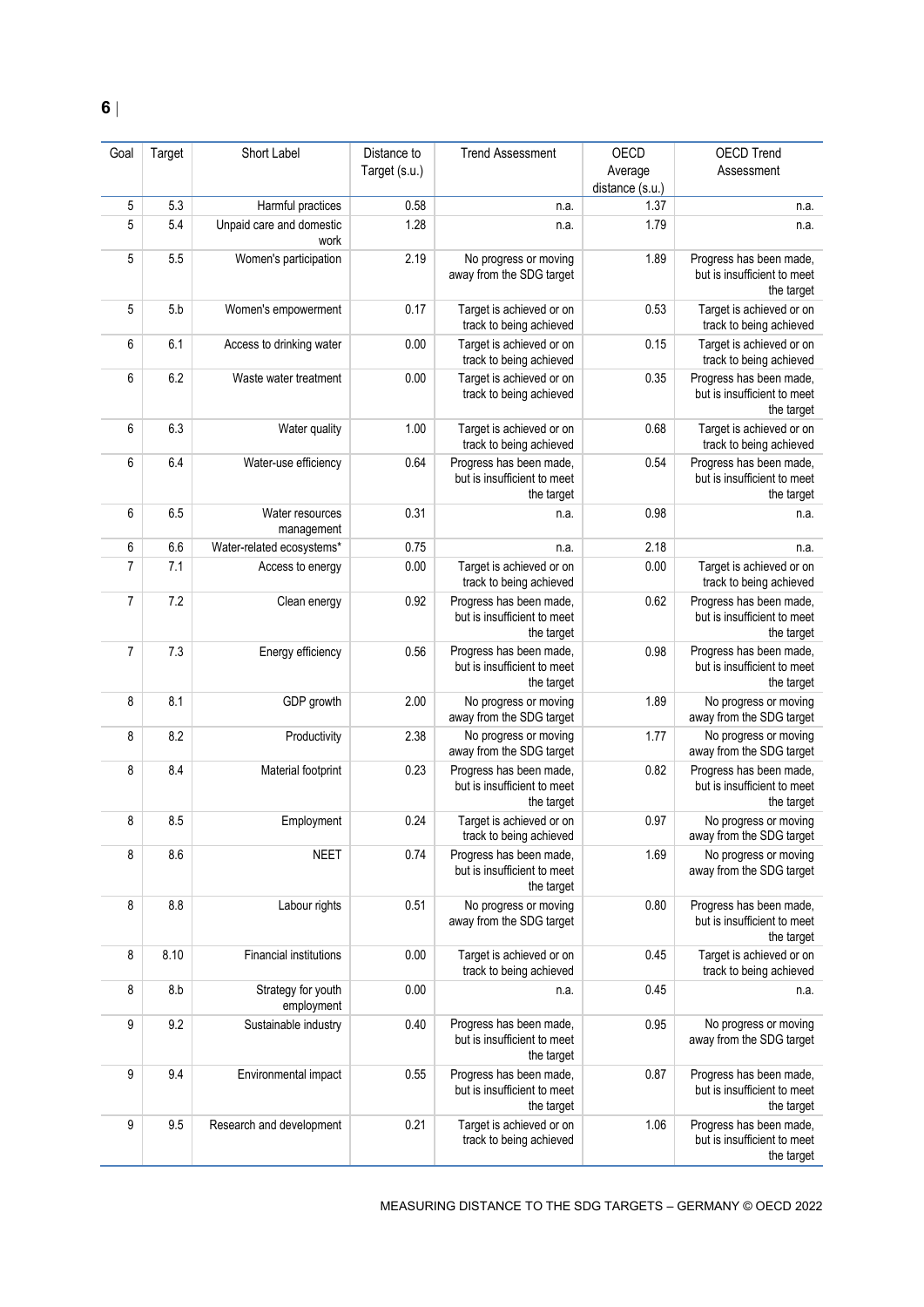| Goal | Target | Short Label                           | Distance to   | <b>Trend Assessment</b>                                              | OECD            | <b>OECD Trend</b>                                                    |
|------|--------|---------------------------------------|---------------|----------------------------------------------------------------------|-----------------|----------------------------------------------------------------------|
|      |        |                                       | Target (s.u.) |                                                                      | Average         | Assessment                                                           |
|      |        |                                       |               |                                                                      | distance (s.u.) |                                                                      |
| 9    | 9.c    | ICT                                   | 0.00          | Target is achieved or on<br>track to being achieved                  | 0.36            | Progress has been made,<br>but is insufficient to meet<br>the target |
| 10   | 10.1   | Income distribution                   | 1.67          | No progress or moving<br>away from the SDG target                    | 1.23            | No progress or moving<br>away from the SDG target                    |
| 10   | 10.2   | Social inclusion                      | 1.34          | No progress or moving<br>away from the SDG target                    | 1.54            | No progress or moving<br>away from the SDG target                    |
| 10   | 10.3   | Inequalities of outcome               | 1.04          | Progress has been made,<br>but is insufficient to meet<br>the target | 1.27            | Progress has been made,<br>but is insufficient to meet<br>the target |
| 10   | 10.4   | Redistribution                        | 0.57          | No progress or moving<br>away from the SDG target                    | 1.12            | No progress or moving<br>away from the SDG target                    |
| 10   | 10.5   | Financial markets                     | 0.84          | Progress has been made,<br>but is insufficient to meet<br>the target | 0.90            | No progress or moving<br>away from the SDG target                    |
| 10   | 10.7   | Migration                             | 1.76          | n.a.                                                                 | 0.69            | n.a.                                                                 |
| 10   | 10.a   | Tariff-lines                          | 1.45          | Progress has been made,<br>but is insufficient to meet<br>the target | 0.93            | Progress has been made,<br>but is insufficient to meet<br>the target |
| 10   | 10.c   | Remittances                           | 2.41          | n.a.                                                                 | 2.21            | n.a.                                                                 |
| 11   | 11.1   | Housing                               | 0.32          | No progress or moving<br>away from the SDG target                    | 0.80            | No progress or moving<br>away from the SDG target                    |
| 11   | 11.3   | Urbanization                          | 1.67          | Progress has been made,<br>but is insufficient to meet<br>the target | 1.19            | Progress has been made,<br>but is insufficient to meet<br>the target |
| 11   | 11.6   | Environmental impact of<br>cities     | 0.13          | Target is achieved or on<br>track to being achieved                  | 0.49            | Progress has been made,<br>but is insufficient to meet<br>the target |
| 11   | 11.a   | Urban policies                        | 0.00          | n.a.                                                                 | 0.23            | n.a.                                                                 |
| 11   | 11.b   | <b>Disaster Risk Reduction</b>        | 0.56          | n.a.                                                                 | 0.81            | n.a.                                                                 |
| 12   | 12.1   | Sustainable cons. and prod.           | 0.00          | n.a.                                                                 | 0.00            | n.a.                                                                 |
| 12   | 12.2   | Efficient use of natural<br>resources | 0.38          | Progress has been made,<br>but is insufficient to meet<br>the target | 0.87            | Progress has been made,<br>but is insufficient to meet<br>the target |
| 12   | 12.3   | Food waste                            | 0.93          | n.a.                                                                 | 1.36            | n.a.                                                                 |
| 12   | 12.4   | Chemical and hazardous<br>waste*      | 1.15          | n.a.                                                                 | 1.02            | n.a.                                                                 |
| 12   | 12.5   | Waste generation                      | 0.00          | Target is achieved or on<br>track to being achieved                  | 0.66            | Progress has been made,<br>but is insufficient to meet<br>the target |
| 12   | 12.7   | Public procurement practices          | 0.00          | n.a.                                                                 | 0.00            | n.a.                                                                 |
| 12   | 12.8   | Education for sustainability          | 0.42          | n.a.                                                                 | 1.04            | n.a.                                                                 |
| 12   | 12.b   | Tourism sustainability                | 2.38          | No progress or moving<br>away from the SDG target                    | 1.87            | No progress or moving<br>away from the SDG target                    |
| 13   | 13.1   | Resilience to climate events          | 0.56          | n.a.                                                                 | 0.73            | n.a.                                                                 |
| 13   | 13.2   | Greenhouse gas emissions              | 0.92          | Progress has been made,<br>but is insufficient to meet<br>the target | 1.15            | Progress has been made,<br>but is insufficient to meet<br>the target |
| 13   | 13.3   | Education for sustainability          | 0.42          | n.a.                                                                 | 1.04            | n.a.                                                                 |
| 14   | 14.1   | Marine pollution**                    | 1.29          | Progress has been made,<br>but is insufficient to meet<br>the target | 1.84            | Progress has been made,<br>but is insufficient to meet<br>the target |
| 14   | 14.4   | Overfishing and IUU fishing*          | 1.30          | n.a.                                                                 | 1.78            | n.a.                                                                 |
| 14   | 14.5   | Protected marine areas*               | 0.21          | Progress has been made,<br>but is insufficient to meet<br>the target | 0.38            | Progress has been made,<br>but is insufficient to meet<br>the target |

MEASURING DISTANCE TO THE SDG TARGETS – GERMANY © OECD 2022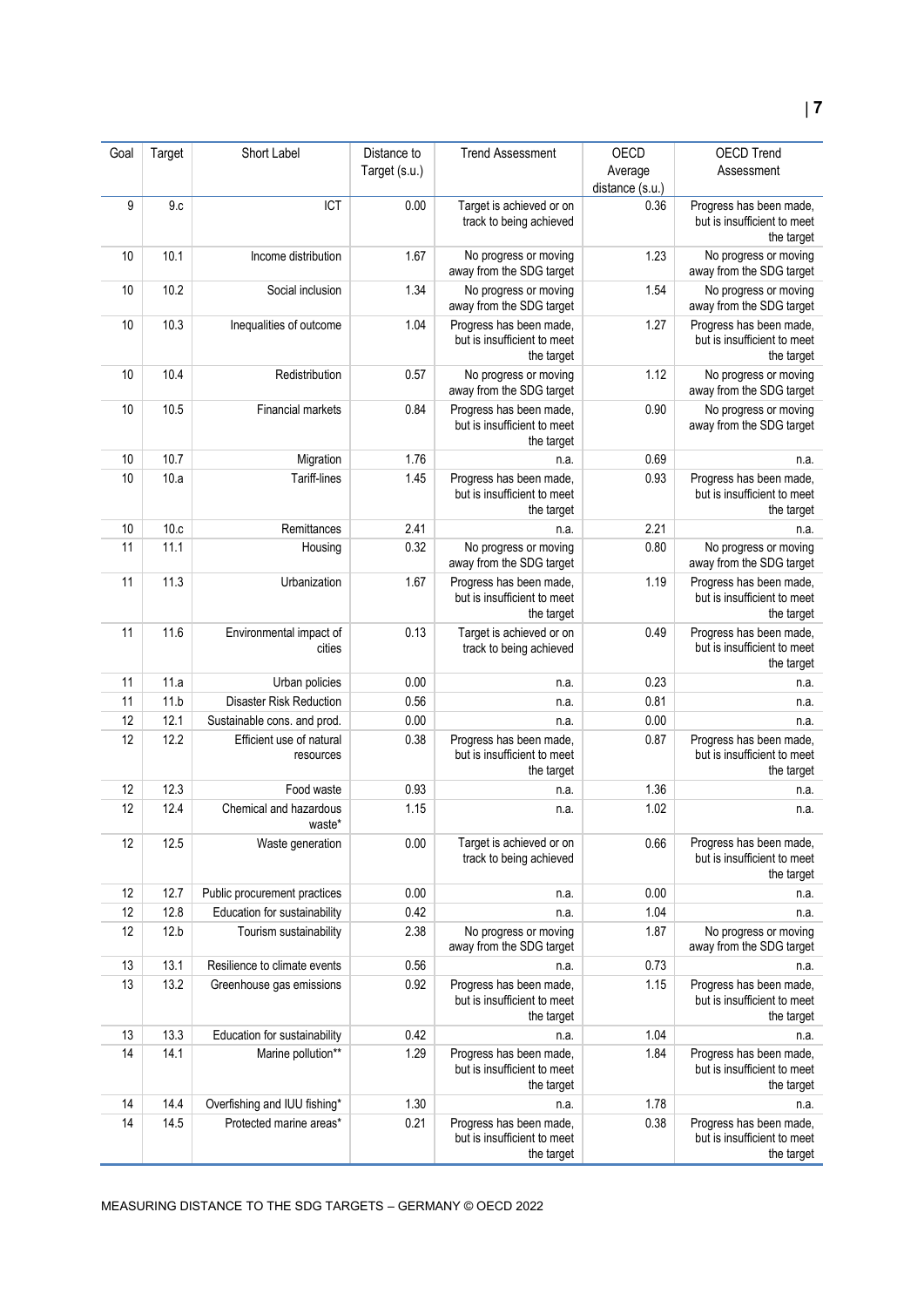| Goal | Target | Short Label                                                             | Distance to   | <b>Trend Assessment</b>                                              | OECD                       | <b>OECD Trend</b>                                                    |
|------|--------|-------------------------------------------------------------------------|---------------|----------------------------------------------------------------------|----------------------------|----------------------------------------------------------------------|
|      |        |                                                                         | Target (s.u.) |                                                                      | Average<br>distance (s.u.) | Assessment                                                           |
| 14   | 14.6   | Harmful subsidies to<br>fisheries*                                      | 0.00          | n.a.                                                                 | 0.36                       | n.a.                                                                 |
| 14   | 14.b   | Small-scale fisheries                                                   | 1.80          | n.a.                                                                 | 1.64                       | n.a.                                                                 |
| 15   | 15.1   | Ecosystem protection*                                                   | 0.37          | Progress has been made,<br>but is insufficient to meet<br>the target | 0.74                       | Progress has been made,<br>but is insufficient to meet<br>the target |
| 15   | 15.2   | Sustainable use of forest*                                              | 0.43          | Target is achieved or on<br>track to being achieved                  | 0.60                       | Target is achieved or on<br>track to being achieved                  |
| 15   | 15.4   | Mountain ecosystems                                                     | 0.29          | Progress has been made,<br>but is insufficient to meet<br>the target | 0.73                       | Progress has been made,<br>but is insufficient to meet<br>the target |
| 15   | 15.5   | Threatened species*                                                     | 0.19          | Progress has been made,<br>but is insufficient to meet<br>the target | 1.20                       | No progress or moving<br>away from the SDG target                    |
| 15   | 15.6   | Benefits from genetic<br>resources                                      | 0.00          | n.a.                                                                 | 0.78                       | n.a.                                                                 |
| 15   | 15.8   | Invasive alien species*                                                 | 0.00          | n.a.                                                                 | 0.30                       | n.a.                                                                 |
| 15   | 15.9   | National and local planning*                                            | 0.32          | n.a.                                                                 | 0.54                       | n.a.                                                                 |
| 16   | 16.1   | Violence and related deaths                                             | 0.54          | No progress or moving<br>away from the SDG target                    | 0.66                       | Progress has been made,<br>but is insufficient to meet<br>the target |
| 16   | 16.2   | Violence against children                                               | 0.37          | Progress has been made,<br>but is insufficient to meet<br>the target | 0.65                       | No progress or moving<br>away from the SDG target                    |
| 16   | 16.3   | Rule of law                                                             | 2.13          | No progress or moving<br>away from the SDG target                    | 2.33                       | No progress or moving<br>away from the SDG target                    |
| 16   | 16.6   | Accountable institutions                                                | 1.48          | Progress has been made,<br>but is insufficient to meet<br>the target | 2.26                       | Progress has been made,<br>but is insufficient to meet<br>the target |
| 16   | 16.7   | Inclusive decision-making                                               | 1.97          | n.a.                                                                 | 1.85                       | n.a.                                                                 |
| 16   | 16.10  | Access to information                                                   | 0.00          | n.a.                                                                 | 0.00                       | n.a.                                                                 |
| 16   | 16.a   | National institutions                                                   | 0.00          | Target is achieved or on<br>track to being achieved                  | 0.54                       | Target is achieved or on<br>track to being achieved                  |
| 17   | 17.2   | Official Development<br>Assistance                                      | 0.35          | Target is achieved or on<br>track to being achieved                  | 0.94                       | Progress has been made,<br>but is insufficient to meet<br>the target |
| 17   | 17.10  | Multilateral trading system                                             | 0.01          | Target is achieved or on<br>track to being achieved                  | 0.45                       | Target is achieved or on<br>track to being achieved                  |
| 17   | 17.12  | Market access for least<br>developed countries                          | 0.37          | No progress or moving<br>away from the SDG target                    | 0.72                       | No progress or moving<br>away from the SDG target                    |
| 17   | 17.15  | National leadership to<br>implement policies for<br>poverty eradication | 1.74          | n.a.                                                                 | 2.32                       | n.a.                                                                 |
| 17   | 17.16  | Global Partnership for<br>Sustainable Development                       | 0.00          | n.a.                                                                 | 0.89                       | n.a.                                                                 |
| 17   | 17.18  | Statistical capacity                                                    | 0.00          | n.a.                                                                 | 0.09                       | n.a.                                                                 |
| 17   | 17.19  | Statistical capacity-building                                           | 0.00          | n.a.                                                                 | 0.11                       | n.a.                                                                 |

Note: \* refers to targets with a 2020 deadline. \*\* refers to targets with a 2025 deadline. The OECD average is measured as the simple average across OECD countries with available data.

Source: All data is taken and adapted from (UNDESA, 2021<sub>[1]</sub>), *SDG Global Database*[, https://unstats.un.org/sdgs/unsdg](https://unstats.un.org/sdgs/unsdg) and (OECD, 2021<sub>[2]</sub>), *OECD.Stat,* <https://stats.oecd.org/> (accessed on 29 October 2021).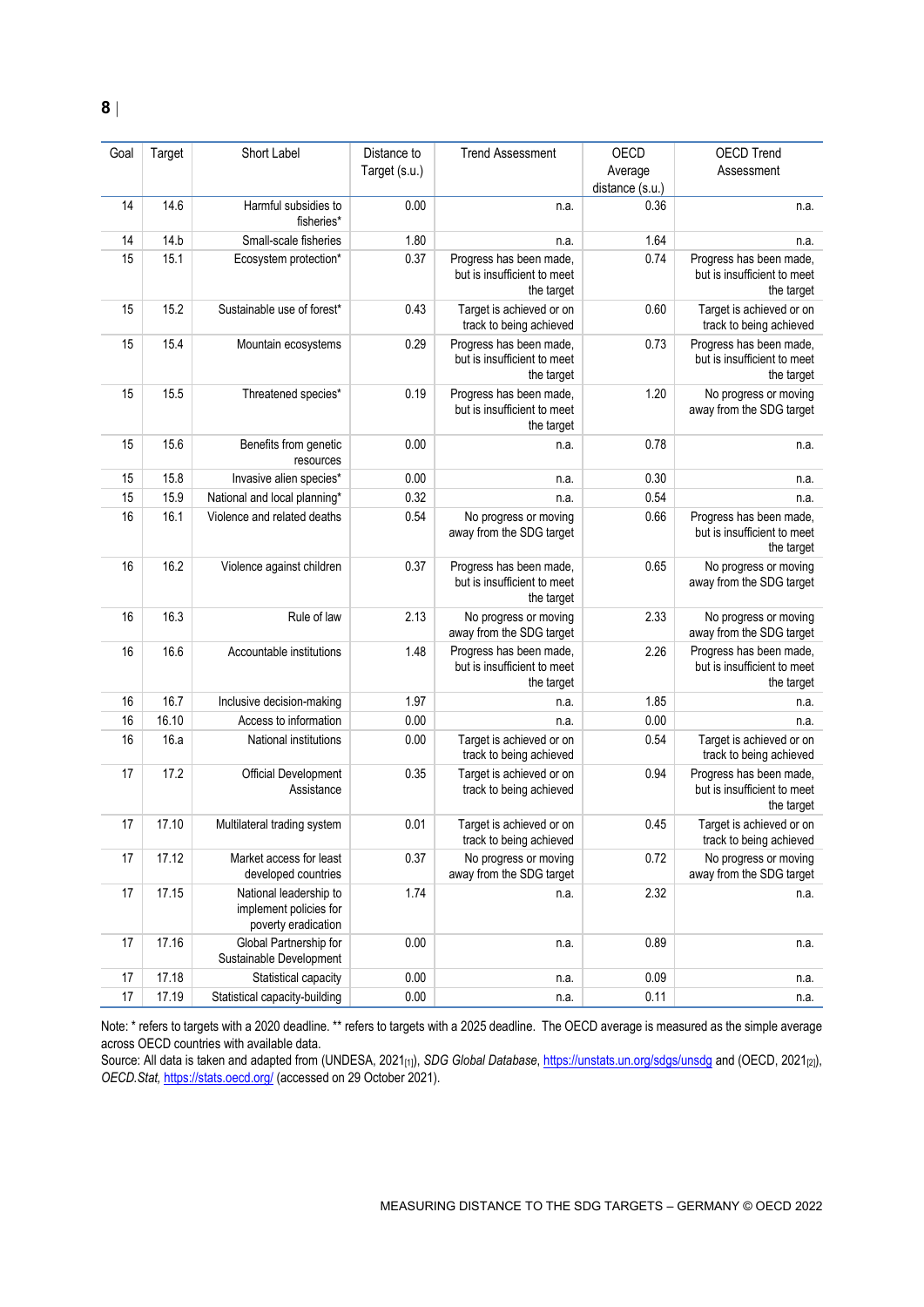## <span id="page-8-0"></span>**How to read this country profile**

The OECD report *The Short and Winding Road to 2030: Measuring Distance to the SDG Targets* evaluates the distance that OECD countries need to travel to meet SDG targets for which data are currently available. It also looks at whether countries have been moving towards or away from these targets, and how likely they are to meet their commitments by 2030, based on an analysis of recent trends and the observed volatility in the different indicators.

As most authors and international organisations, this report adopts a rather simple geometric growth model for assessing the direction and pace of recent changes in the context of the SDGs. Yet, instead of making direct estimates of the value of the indicator by 2030, it models the likelihood of achieving a specific level using Monte Carlo simulations.

While the report provides an overview of where OECD countries, taken as a whole, currently stand, country profiles provide details of the performance and data availability of individual OECD countries.

## *How to read the OECD SDG Wheel?*

Progress on SDGs requires a granular understanding of countries' strengths and weaknesses based on the consideration of the 169 targets of the 2030 Agenda. [Figure](#page-0-0) 1 shows both **current achievements** (in the inner circle; the longer the bar, the smaller the distance remaining to be travelled) **as well as whether OECD countries are on track** (or are at least making progress) to meet their commitments by 2030 (in the outer circle).

The length of each bar shows current level of achievement on each target. As detailed in the Methodological Annex, countries' distance to target is measured as the "standardised difference" between a country's current position and the target end-value. For each indicator, the standardised measurement unit (s.u.) is the standard deviation observed among OECD countries in the reference year (i.e. the year closest to 2015). Therefore, the longer the bar, the shorter the distance still to be travelled to reach the target by 2030. The colours of the bars applied to the various targets refer to the goals they pertain to.

The outer ring shows how OECD countries are performing over time and how likely they are to meet the different targets by 2030 based on the observed trends of the various indicators. It uses stoplight colours to classify the progress towards the target:

- green is used to indicate those countries that (based on the change in the different indicators over a recent period) should meet the target in 2030 just by maintaining their current pace of progress (i.e. more than 75% of (randomised) projections meet the target);
- yellow for those countries whose current pace of progress is insufficient to meet the target by 2030 (i.e. less than 75% of randomised projections meet the target, while the correlation coefficient between the indicator and the year is high and statistically significant, implying that a significant trend could be detected); and
- red for those countries whose recent changes have been stagnating or moving them further away from the target (i.e. less than 75% of randomised projections meet the target and the correlation coefficient between the indicator and the year is low or statistically insignificant, implying that no statistical trend could be identified).

## *How to read the Strength and Challenges sections?*

With the aim of helping its member countries in navigating the 2030 Agenda and in setting their own priorities for action, this report relies on a unique methodology for measuring the distance that OECD countries have to travel to achieve SDG targets. The identification of the main strengths and challenges proposed in this report relies on current performances only: